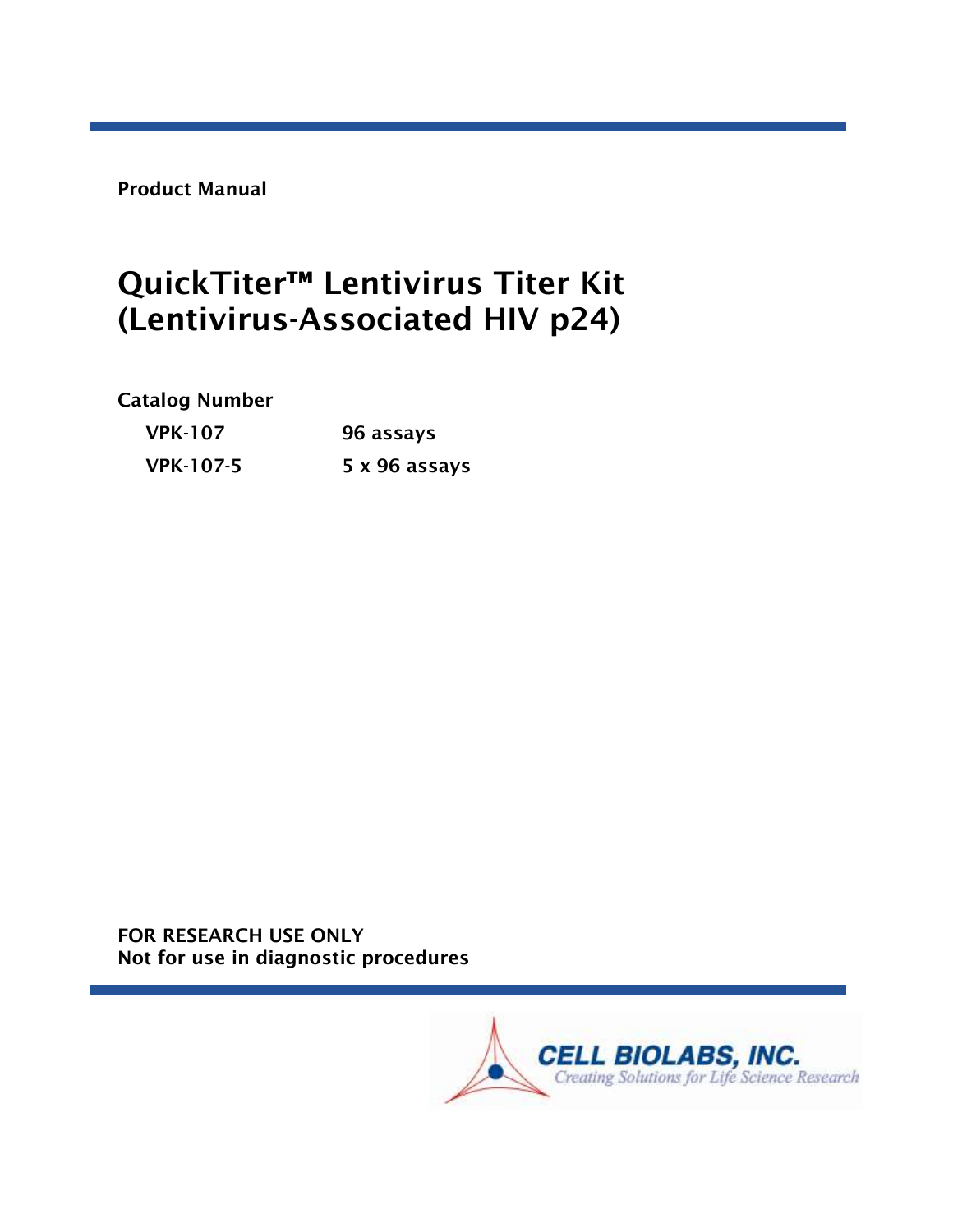# **Introduction**

Lentivirus vector based on the human immunodeficiency virus-1 (HIV-1) has become a promising vector for gene transfer studies. The advantageous feature of lentivirus vector is the ability of gene transfer and integration into dividing and non-dividing cells<sup>1-2</sup>. The pseudotyped envelope with vesicular stomatitis virus envelope G (VSV-G) protein broadens the target cell range. Lentiviral vectors have been shown to deliver genes to neurons, lymphocytes and macrophages, cell types that previous retrovirus vectors could not be used. Lentiviral vectors have also proven to be effective in transducing brain, liver, muscle, and retina *in vivo* without toxicity or immune responses. Recently, the lentivirus system is widely used to integrate siRNA efficiently in a wide variety of cell lines and primary cells both *in vitro* and *in vivo*.

Lentivirus particles are produced from 293T cells through transient transfection of 3 or 4 plasmids that encodes for the components of the virion. Viral medium containing viral particles produced by packaging cells within 48-72 hr can be harvested. To ensure that pseudoviral medium is viable, and to control the number of copies of integrated viral constructs per target cell, the viral titer needs to be determined before proceeding with transduction experiments. Viral titer can be determined by transduction of HT-1080 or Hela cells, and followed by antibiotic selection of stable clones. However, it takes weeks to generate sizable stable cell colonies for counting and calculating the titer results.

HIV p24 ELISA has also been used in tittering lentiviral samples, but it detects both lentivirus associated p24 and free p24 generated by 293 T cells during transient transfection. Therefore, total p24 level (lentivirus p24 and free p24) can not be used to precisely determine the viral particles in lentivirus supernatant samples.

Cell Biolabs' QuickTiter™ Lentivirus Titer Kit (Lentivirus Associated HIV p24) is an enzyme immunoassay developed for detection and quantitation of the lentivirus associated HIV-1 p24 core protein only (See Assay Principle below). After forming complexes with ViraBind™ lentivirus reagents (patented technology), while free p24 remains in supernatant, the amount of lentivirus associated p24 is measured by a HIV p24 ELISA. The kit has detection sensitivity limit of 1 ng/mL HIV p24, or about 10,000 to 100,000 TU/mL VSVG-pseudotyped lentivirus samples<sup>3-5</sup>. Each kit provides sufficient reagents to perform up to 96 assays including standard curve and lentiviral samples.

QuickTiter™ Lentivirus Titer Kit (Lentivirus Associated HIV p24) provides an efficient system for rapid quantitation of lentivirus titer for both viral supernatant and purified virus.

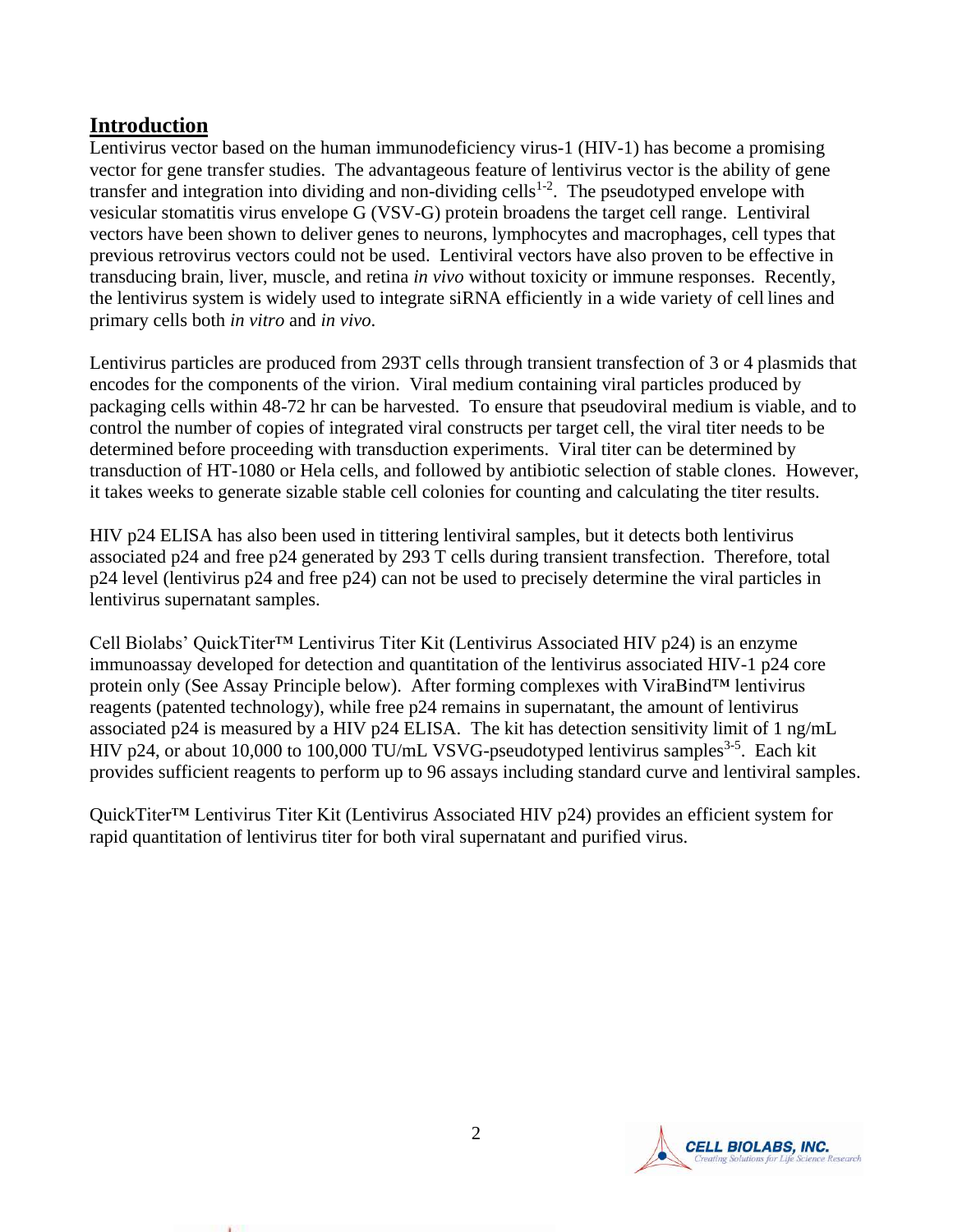# **Assay Principle**



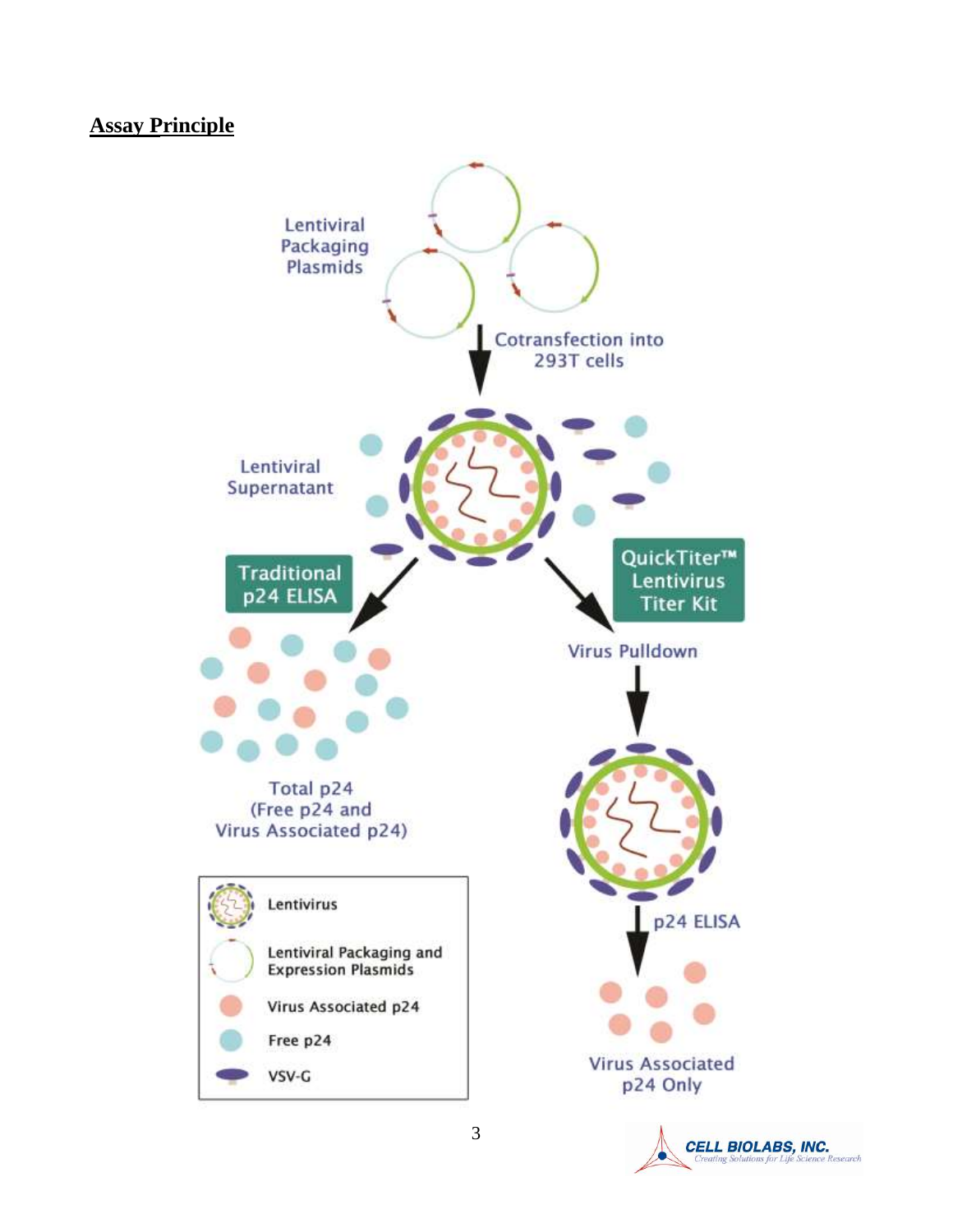## **Related Products**

- 1. LTV-100: 293LTV Cell Line
- 2. LTV-200: ViraDuctin™ Lentivirus Transduction Kit
- 3. LTV-300: GFP Lentivirus Control
- 4. VPK-108-H: QuickTiter™ Lentivirus Quantitation Kit (HIV p24 ELISA)
- 5. VPK-112: QuickTiter™ Lentivirus Quantitation Kit

# **Kit Components**

### **Box 1 (shipped at room temperature)**

- 1. ViraBind™ Lentivirus Reagent A (100X) (Part No. 310701): One 1.0 mL vial
- 2. ViraBind™ Lentivirus Reagent B (100X) (Part No. 310702): One 1.0 mL vial
- 3. Sample Diluent (Part No. 310703): One 50 mL bottle containing 0.5% Triton X-100
- 4. Anti-p24 Antibody Coated Plate (Part No. 310801): one strip well 96-well plate
- 5. FITC-Conjugated Anti-p24 Monoclonal Antibody (Part No. 310810): One 20 µL vial
- 6. HRP-Conjugated Anti-FITC Monoclonal Antibody (Part No. 310811): One 20 µL vial
- 7. Assay Diluent (Part No. 310804): One 50 mL bottle
- 8. 10X Wash Buffer (Part No. 310806): One 100 mL bottle
- 9. Substrate Solution (Part No. 310807): One 12 mL amber bottle
- 10. Stop Solution (Part. No. 310808): One 12 mL bottle

### **Box 2 (shipped on blue ice packs)**

1. Recombinant p24 Standard (Part No. 310809): One 100 µL vial of 10 µg/mL recombinant HIV1 p24 antigen in TBS plus BSA

# **Materials Not Supplied**

- 1. Lentiviral Sample: purified virus or unpurified viral supernatant
- 2. Cell Culture Medium
- 3. Microcentrifuge
- 4. 10 µL to 1000 µL adjustable single channel micropipettes with disposable tips
- 5. 50 µL to 300 µL adjustable multichannel micropipette with disposable tips
- 6. Multichannel micropipette reservoir
- 7. Microplate reader capable of reading at 450 nm (620 nm as optional reference wave length)

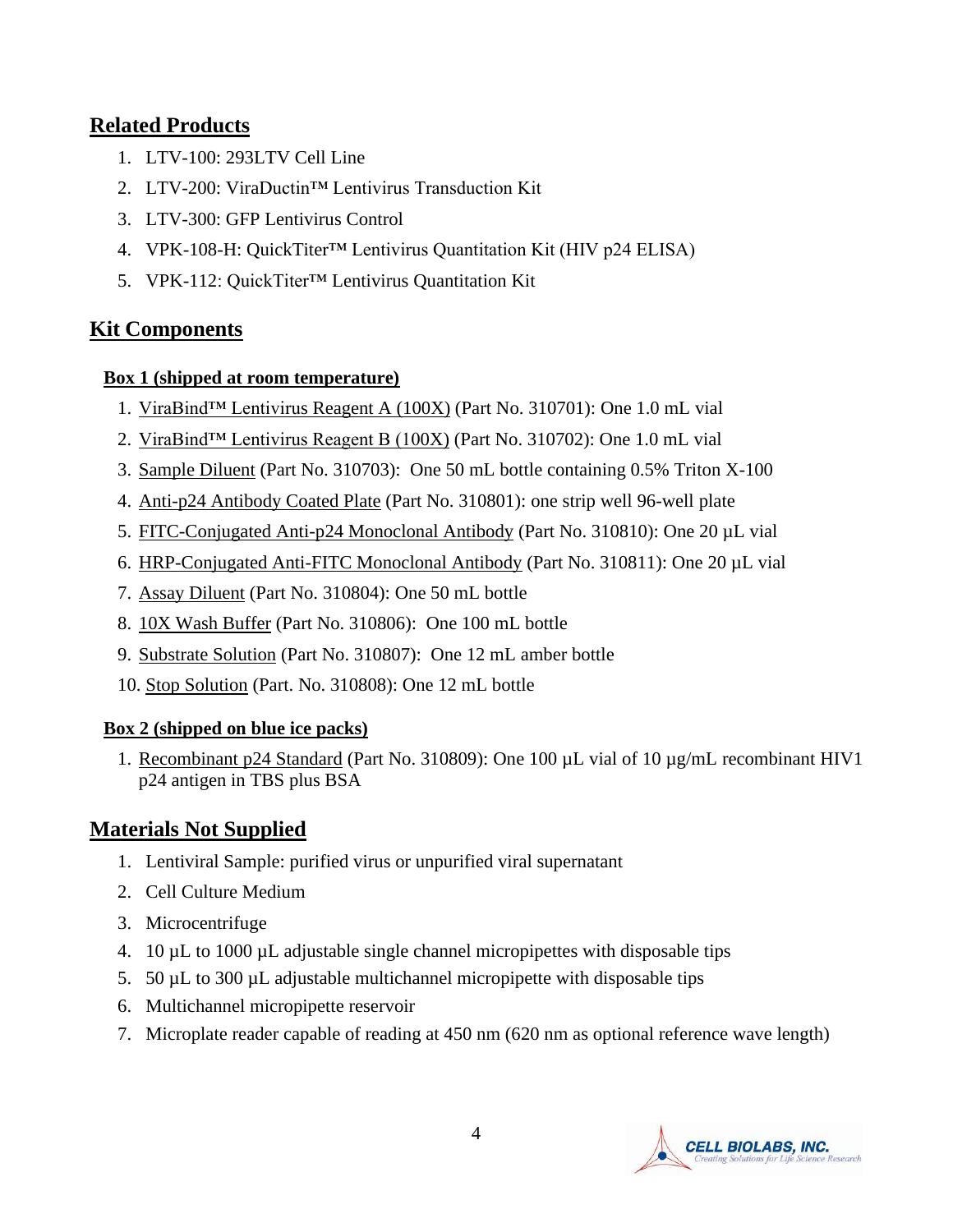# **Storage**

Upon receipt, aliquot and store the Recombinant HIV-1 p24 Standard at -20ºC to avoid multiple freeze/thaw cycles. Store all other kit components at 4ºC.

# **Safety Considerations**

Remember that you will be working with samples containing infectious virus. Follow the recommended NIH guidelines for all materials containing BSL-2 organisms.

# **Preparation of Reagents**

- 1X Wash Buffer: Dilute the 10X Wash Buffer Concentrate to 1X with deionized water. Stir to homogeneity.
- FITC-Conjugated Anti-HIV1 p24 Monoclonal Antibody and HRP-Conjugated Anti-FITC Monoclonal Antibody: Immediately before use dilute the FITC-conjugated antibody 1:1000 and HRP-conjugated antibody 1:1000 with Assay Diluent. Do not store diluted solutions.

# **Preparation of Standard Curve**

1. Prepare a dilution series of recombinant HIV-1 p24 antigen in the concentration range of 100 ng/mL – 1 ng/mL by diluting the p24 stock solution in Sample Diluent (Table 1).

| <b>Standard Tubes</b> | <b>Recombinant p24 Standard</b><br>$(\mathsf{\mu L})$ | Sample Diluent $(\mu L)$ | $p24$ (ng/mL) |
|-----------------------|-------------------------------------------------------|--------------------------|---------------|
|                       |                                                       | 990                      | 100           |
|                       | 500 of Tube #1                                        | 500                      | 50            |
|                       | 500 of Tube #2                                        | 500                      | 25            |
|                       | 500 of Tube #3                                        | 500                      | 12.5          |
|                       | 500 of Tube #4                                        | 500                      | 6.25          |
|                       | 500 of Tube #5                                        | 500                      | 3.13          |
|                       | 500 of Tube #6                                        | 500                      | 1.56          |
|                       |                                                       | 500                      |               |

### **Table 1. Preparation of p24 Antigen Standard**

2. Vortex well and incubate 30 minutes at 37ºC.

# **Preparation and Inactivation of Lentiviral Samples**

- 1. (Optional) Dilute lentiviral supernatant in fresh culture medium and keep the final volume of 1 mL for each sample. Include culture medium as a negative control. *Note: For unknown samples, we recommend several dilutions for each sample.*
- 2. Add 10  $\mu$ L of ViraBind<sup>TM</sup> Lentivirus Reagent A (100X) to 1 mL of lentiviral sample, and mix by inverting. Immediately add 10  $\mu$ L of ViraBind<sup>TM</sup> Lentivirus Reagent B (100X) and mix by inverting.Incubate 30 minutes at 37ºC.
- 3. Centrifuge 5 minutes at 12,000 rpm. Carefully remove the supernatant and dissolve the pellet in 250 μL of Sample Diluent. Vortex well and incubate 30 minutes at 37ºC to inactivate the viruses.

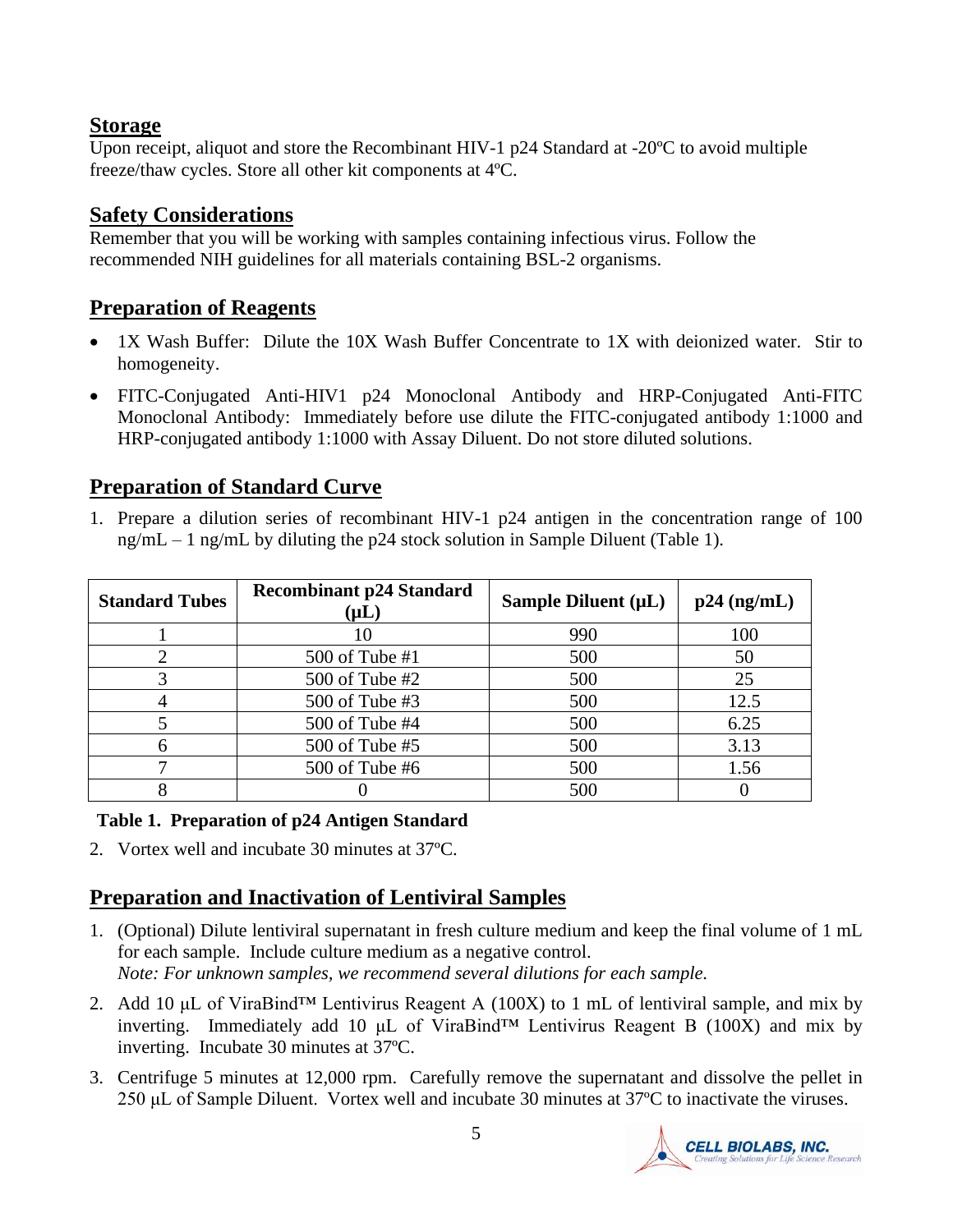#### **Assay Protocol**

- 1. Prepare and mix all reagents thoroughly before use.
- 2. Each lentiviral sample, HIV p24 standard, blank, and control medium should be assayed in duplicate.
- 3. Add 100 µL of inactivated lentiviral sample or p24 antigen standard to anti-p24 antibody coated plate.
- 4. Cover with a Plate Cover and incubate at 4ºC overnight.
- 5. Remove Plate Cover and empty wells. Wash microwell strips 3 times with 250 µL 1X Wash Buffer per well with thorough aspiration between each wash. After the last wash, empty wells and tap microwell strips on absorbent pad or paper towel to remove excess 1X Wash Buffer.
- 6. Add 100 µL of the diluted FITC-Conjugated Anti-p24 Monoclonal Antibody to each well.
- 7. Cover with a Plate Cover and incubate at room temperature for 1 hour on an orbital shaker.
- 8. Remove Plate Cover and empty wells. Wash the strip wells 3 times according to step 5 above.
- 9. Add 100 µL of the diluted HRP-Conjugated Anti-FITC Monoclonal Antibody to all wells.
- 10. Cover with a Plate Cover and incubate at room temperature for 1 hour on an orbital shaker.
- 11. Remove Plate Cover and empty wells. Wash microwell strips 3 times according to step 5 above. Proceed immediately to the next step.
- 12. Warm Substrate Solution to room temperature. Add  $100 \mu L$  of Substrate Solution to each well, including the blank wells. Incubate at room temperature on an orbital shaker. Actual incubation time may vary from 2-30 minutes.

*Note: Watch plate carefully; if color changes rapidly, the reaction may need to be stopped sooner to prevent saturation.*

- 13. Stop the enzyme reaction by adding 100 µL of Stop Solution into each well, including the blank wells. Results should be read immediately (color will fade over time).
- 14. Read absorbance of each microwell on a spectrophotometer using 450 nm as the primary wave length.

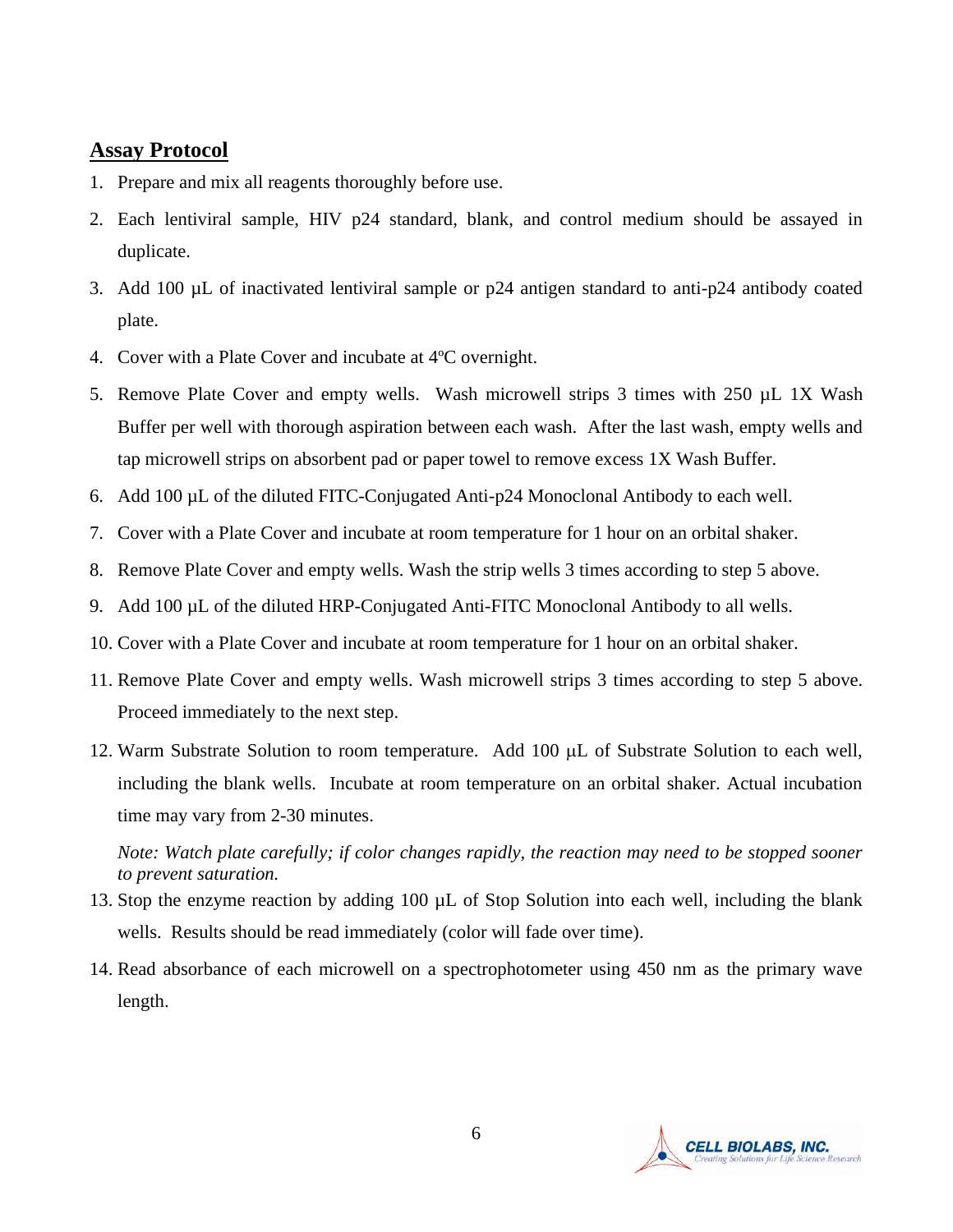### **Example of Results**

The following figures demonstrate typical QuickTiter™ Lentivirus Titer Kit (Lentivirus Associated HIV p24) results. One should use the data below for reference only. This data should not be used to interpret actual results.



**Figure 1: HIV p24 ELISA Standard Curve.**



**Figure 2: Free p24 does not complex with ViraBind™.** Recombinant p24 diluted in culture medium was treated with ViraBind™ Lentivirus Reagents. The amount of p24 in supernatant and pellet was measured by p24 ELISA as described in Assay Protocol.

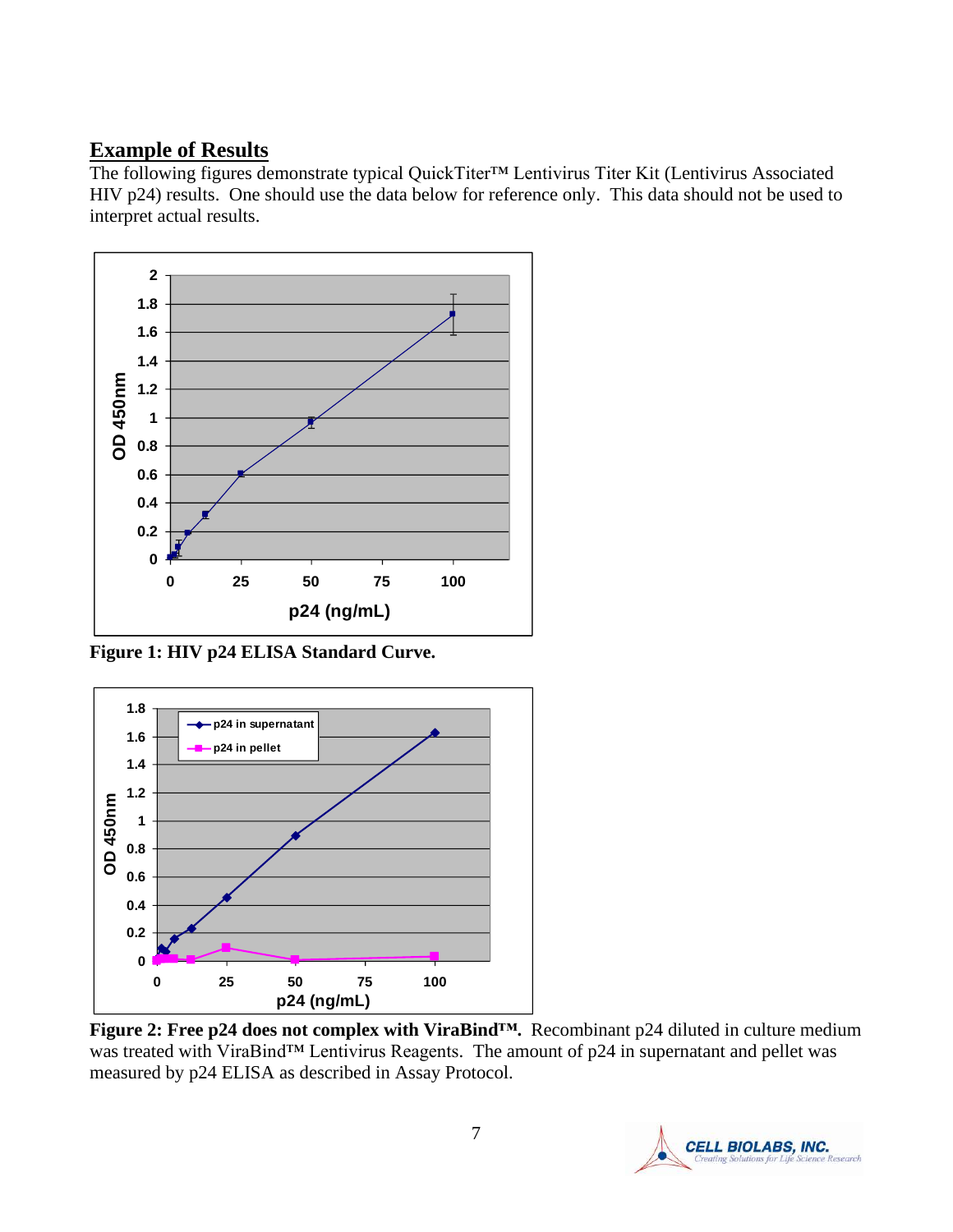

**Figure 3: Virus Associated p24 Titer of GFP Lentiviral Supernatant.** A GFP lentiviral construct was cotransfected with a packaging mix into 293LTV cells (Cat.# LTV-100). The conditioned medium was harvested 48 hrs after transfection. GFP expression was shown in HEK293 cells infected with the GFP lentiviral samples for 3 days (A: GFP lentiviral supernatant; B: ViraBind™ pellet). Free p24 and Virus Associated p24 were separated by ViraBind™ Lentivirus Reagents. The p24 level was determined as described in the assay instructions.

# **Calculation of Lentivirus Titer (VP/mL)**

### **I. Determine Lentivirus Associated p24 Amount:**

Based on p24 Standard curve, calculate the Lentivirus Associated p24 amount in the initial lentivirus sample.

 $p24$  Titer (Virus associated  $p24$ , ng/mL) =  $p24$  (ng/mL) x Dilution Factor x 0.25 mL/1.0 mL

### **II. Lentivirus Titer Calculation**

There are approximately 2000 molecules of p24 per Lentiviral Particle (LP), therefore, 1 LP contains:

2000 x 24 x  $10^{3}/(6 \times 10^{23})$  g of p24 = 8 x  $10^{-5}$  pg of p24 or 1 ng p24 =  $1.25 \times 10^7$  LPs

For reasonably packaged lentivirus vector, 1 TU is about 100 to 1000  $LP^{3-5}$ , therefore,  $10^6$  TU/mL =  $10^{8.9}$  LP/mL = 8 to 80 ng/mL

*Note: The calculated result is the lentivirus physical titer, p24 core protein level, and it is NOT the infectious titer (TU/mL). When the infectious titer is determined, the results vary among different target cell lines or transduction methods3-5 .*

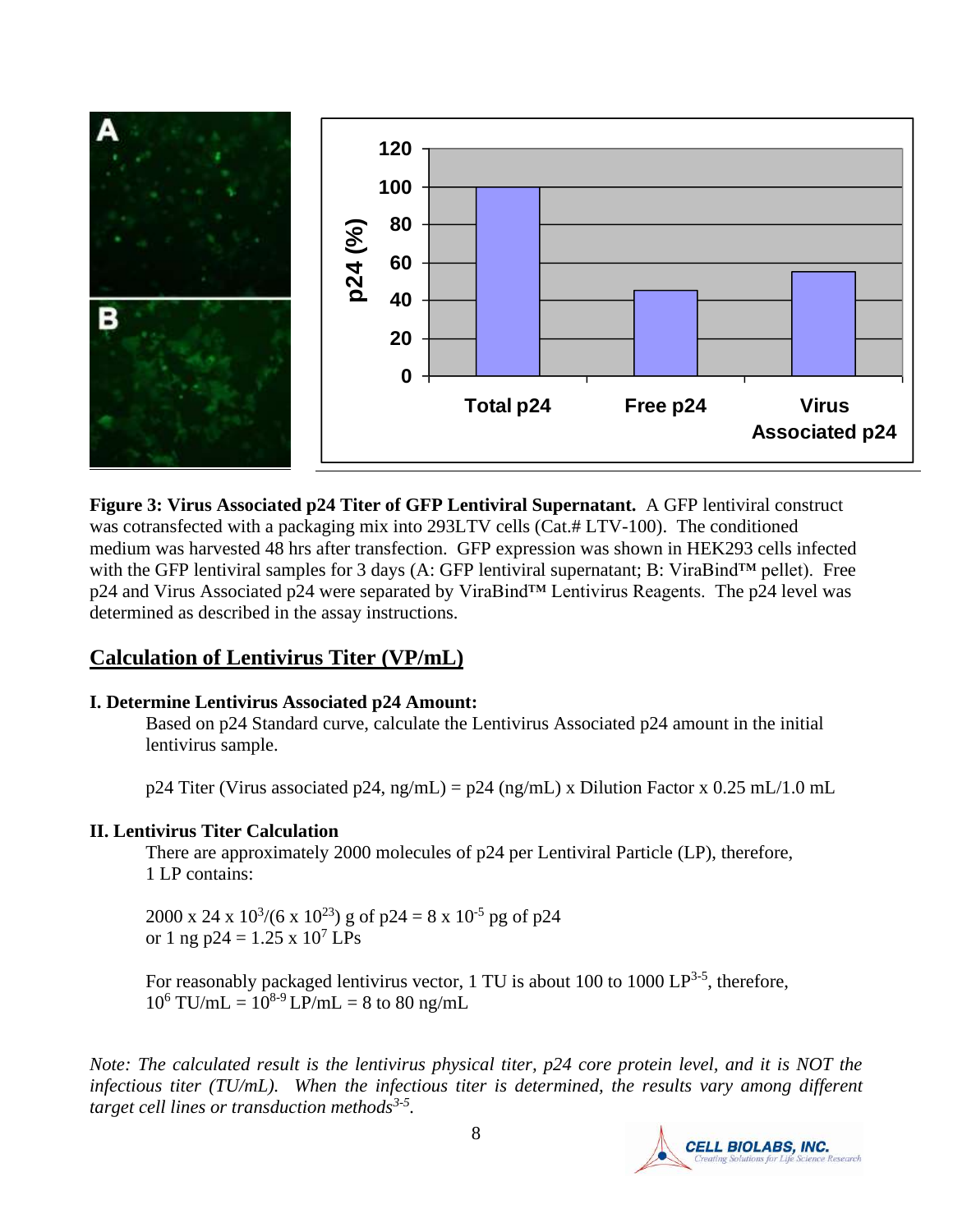## **References**

- 1. Naldini, L., U. Blomer, P. Gallay, D. Ory, R. Mulligan, F. H. Gage, I. M. Verma, and D. Trono (1996) *Science* **272**, 263-267.
- 2. Verma, I. M., and N. Somia **(**1997) *Nature* **389**, 239-242
- 3. [Kahl C. A.](http://www.ncbi.nlm.nih.gov/entrez/query.fcgi?db=pubmed&cmd=Search&term=%22Kahl+CA%22%5BAuthor%5D), [Marsh J.](http://www.ncbi.nlm.nih.gov/entrez/query.fcgi?db=pubmed&cmd=Search&term=%22Marsh+J%22%5BAuthor%5D), [Fyffe J.](http://www.ncbi.nlm.nih.gov/entrez/query.fcgi?db=pubmed&cmd=Search&term=%22Fyffe+J%22%5BAuthor%5D), [Sanders D. A.](http://www.ncbi.nlm.nih.gov/entrez/query.fcgi?db=pubmed&cmd=Search&term=%22Sanders+DA%22%5BAuthor%5D), and K. [Cornetta](http://www.ncbi.nlm.nih.gov/entrez/query.fcgi?db=pubmed&cmd=Search&term=%22Cornetta+K%22%5BAuthor%5D) (2004) *J Virol.* **78**:1421-30.
- 4. [White S. M.](http://www.ncbi.nlm.nih.gov/entrez/query.fcgi?db=pubmed&cmd=Search&term=%22White+SM%22%5BAuthor%5D), [Renda M.](http://www.ncbi.nlm.nih.gov/entrez/query.fcgi?db=pubmed&cmd=Search&term=%22Renda+M%22%5BAuthor%5D), [Nam N. Y.](http://www.ncbi.nlm.nih.gov/entrez/query.fcgi?db=pubmed&cmd=Search&term=%22Nam+NY%22%5BAuthor%5D), [Klimatcheva E.](http://www.ncbi.nlm.nih.gov/entrez/query.fcgi?db=pubmed&cmd=Search&term=%22Klimatcheva+E%22%5BAuthor%5D), [Zhu Y.](http://www.ncbi.nlm.nih.gov/entrez/query.fcgi?db=pubmed&cmd=Search&term=%22Zhu+Y%22%5BAuthor%5D), [Fisk J.](http://www.ncbi.nlm.nih.gov/entrez/query.fcgi?db=pubmed&cmd=Search&term=%22Fisk+J%22%5BAuthor%5D), [Halterman M.](http://www.ncbi.nlm.nih.gov/entrez/query.fcgi?db=pubmed&cmd=Search&term=%22Halterman+M%22%5BAuthor%5D), [Rimel B. J.](http://www.ncbi.nlm.nih.gov/entrez/query.fcgi?db=pubmed&cmd=Search&term=%22Rimel+BJ%22%5BAuthor%5D), [Federoff H.](http://www.ncbi.nlm.nih.gov/entrez/query.fcgi?db=pubmed&cmd=Search&term=%22Federoff+H%22%5BAuthor%5D), [Pandya S.](http://www.ncbi.nlm.nih.gov/entrez/query.fcgi?db=pubmed&cmd=Search&term=%22Pandya+S%22%5BAuthor%5D), [Rosenblatt J. D.](http://www.ncbi.nlm.nih.gov/entrez/query.fcgi?db=pubmed&cmd=Search&term=%22Rosenblatt+JD%22%5BAuthor%5D), and V. [Planelles](http://www.ncbi.nlm.nih.gov/entrez/query.fcgi?db=pubmed&cmd=Search&term=%22Planelles+V%22%5BAuthor%5D) (1999) *J Virol.* **73**:2832-40.
- 5. [Kafri T.](http://www.ncbi.nlm.nih.gov/entrez/query.fcgi?db=pubmed&cmd=Search&term=%22Kafri+T%22%5BAuthor%5D), [van Praag H.](http://www.ncbi.nlm.nih.gov/entrez/query.fcgi?db=pubmed&cmd=Search&term=%22van+Praag+H%22%5BAuthor%5D), [Ouyang L.](http://www.ncbi.nlm.nih.gov/entrez/query.fcgi?db=pubmed&cmd=Search&term=%22Ouyang+L%22%5BAuthor%5D), [Gage F. H.](http://www.ncbi.nlm.nih.gov/entrez/query.fcgi?db=pubmed&cmd=Search&term=%22Gage+FH%22%5BAuthor%5D), and I. M. [Verma](http://www.ncbi.nlm.nih.gov/entrez/query.fcgi?db=pubmed&cmd=Search&term=%22Verma+IM%22%5BAuthor%5D) (1999) *J Virol.* **73**:576-84.

# **Recent Product Citations**

- 1. Labisch, J.J. et al. (2022). Steric exclusion chromatography of lentiviral vectors using hydrophilic cellulose membranes. *J Chromatogr A*. doi: 10.1016/j.chroma.2022.463148.
- 2. Mierzejewska, J. et al. (2022). The Beneficial Effect of IL-12 and IL-18 Transduced Dendritic Cells Stimulated with Tumor Antigens on Generation of an Antitumor Response in a Mouse Colon Carcinoma Model. *J Immunol Res*. doi: 10.1155/2022/7508928.
- 3. Yoo, K.W. et al. (2022). Targeting DNA polymerase to DNA double-strand breaks reduces DNA deletion size and increases templated insertions generated by CRISPR/Cas9. *Nucleic Acids Res*. **50**(7):3944-3957. doi: 10.1093/nar/gkac186.
- 4. Sadangi, S. et al. (2022). Role of the Skin Microenvironment in Melanomagenesis: Epidermal Keratinocytes and Dermal Fibroblasts Promote BRAF Oncogene-Induced Senescence Escape in Melanocytes. *Cancers (Basel)*. **14**(5):1233. doi: 10.3390/cancers14051233.
- 5. Banskota, S. et al. (2022). Engineered virus-like particles for efficient in vivo delivery of therapeutic proteins. *Cell*. **185**(2):250-265.e16. doi: 10.1016/j.cell.2021.12.021.
- 6. Inam, H. et al. (2021). Genomic and experimental evidence that ALKATI does not predict single agent sensitivity to ALK inhibitors. *iScience*. doi: 10.1016/j.isci.2021.103343.
- 7. Lam, J.H. et al. (2021). Polymersomes as Stable Nanocarriers for a Highly Immunogenic and Durable SARS-CoV-2 Spike Protein Subunit Vaccine. *ACS Nano*. **15**(10):15754-15770. doi: 10.1021/acsnano.1c01243.
- 8. Leach, A. et al. (2021). A tetrameric ACE2 protein broadly neutralizes SARS-CoV-2 spike variants of concern with elevated potency. *Antiviral Res*. **194**:105147. doi: 10.1016/j.antiviral.2021.105147.
- 9. Kumar, S. et al. (2021). In Vivo Lentiviral Gene Delivery of HLA-DR and Vaccination of Humanized Mice for Improving the Human T and B Cell Immune Reconstitution. *Biomedicines*. **9**(8):961. doi: 10.3390/biomedicines9080961.
- 10. Riethmüller, D. et al. (2021). Scalable upstream process development for the suspension-based production of lentiviral vectors for CAR T cell therapies with multiparallel & benchtop bioreactor systems & DoE methodology. *Cell Gene Ther Insights*. **7**(6):689–700. doi: 10.18609/cgti.2021.099.
- 11. Tulotta, C. et al. (2021). IL-1B drives opposing responses in primary tumours and bone metastases; harnessing combination therapies to improve outcome in breast cancer. *NPJ Breast Cancer*. **7**(1):95. doi: 10.1038/s41523-021-00305-w.
- 12. Valverde, A. et al. (2021). Dipeptidyl peptidase 4 contributes to Alzheimer's disease-like defects in a mouse model and is increased in sporadic Alzheimer's disease brains. *J Biol Chem*. doi: 10.1016/j.jbc.2021.100963.

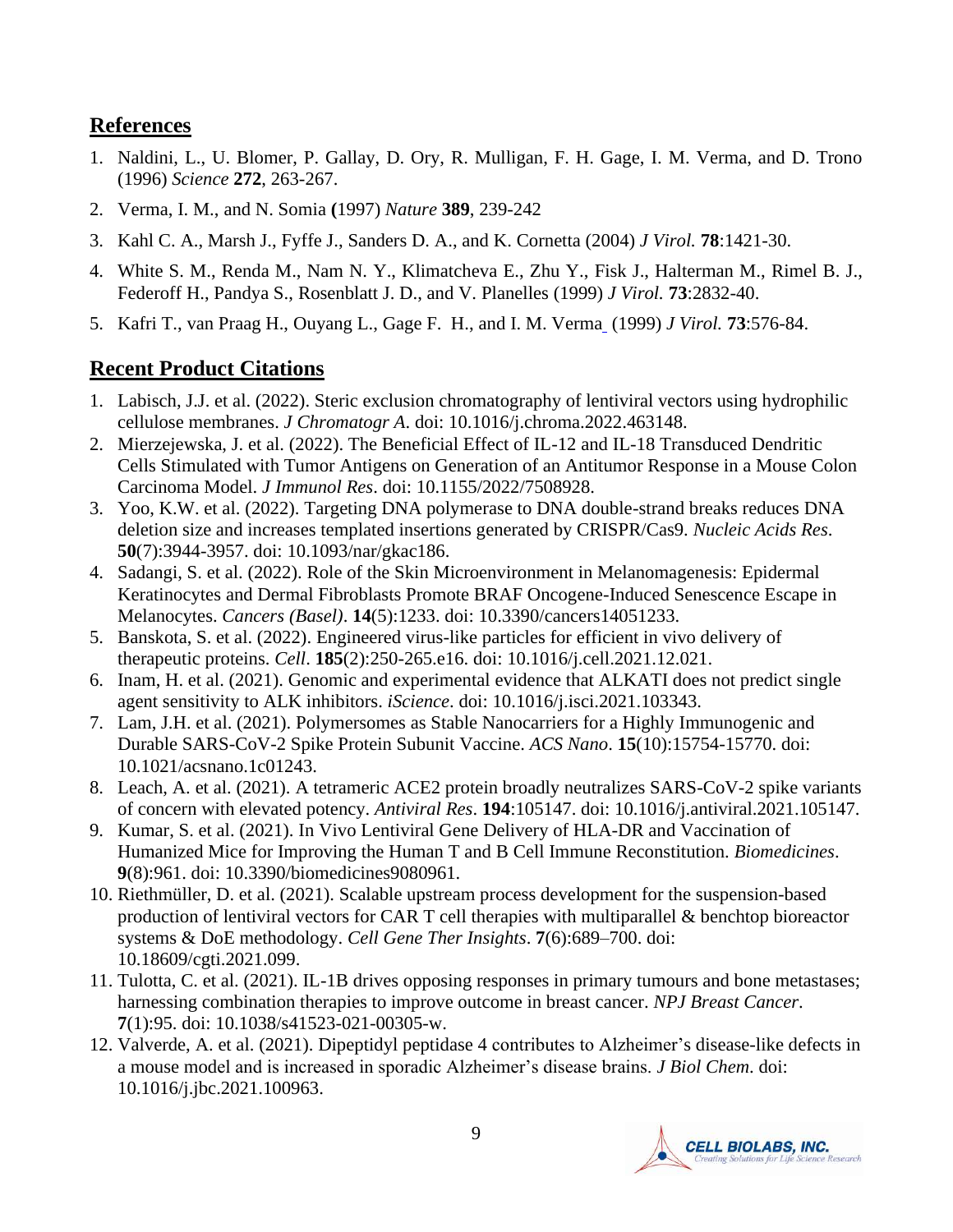- 13. Torres, A.G. et al. (2021). Human tRNAs with inosine 34 are essential to efficiently translate eukarya-specific low-complexity proteins. *Nucleic Acids Res*. doi: 10.1093/nar/gkab461.
- 14. Lyu, P. et al. (2021). Adenine Base Editor Ribonucleoproteins Delivered by Lentivirus-Like Particles Show High On-Target Base Editing and Undetectable RNA Off-Target Activities. *CRISPR J*. **4**(1):69-81. doi: 10.1089/crispr.2020.0095.
- 15. Li, H. et al. (2021). A Rat Model of EcoHIV Brain Infection. *J. Vis. Exp*. **167**:e62137. doi: 10.3791/62137.
- 16. Van Cleemput, J. et al. (2020). CRISPR/Cas9-constructed pseudorabies virus mutants reveal the importance of UL13 in alphaherpesvirus escape from genome silencing. *J Virol*. doi: 10.1128/JVI.02286-20.
- 17. Cadima-Couto, I. et al. (2020). Anti-HIV-1 Activity of pepRF1, a Proteolysis-Resistant CXCR4 Antagonist Derived from Dengue Virus Capsid Protein. *ACS Infect Dis*. doi: 10.1021/acsinfecdis.9b00507.
- 18. Wu, J. et al. (2020). Requisite Chromatin Remodeling for Myeloid and Erythroid Lineage Differentiation from Erythromyeloid Progenitors. *Cell Rep*. **33**(7):108395. doi: 10.1016/j.celrep.2020.108395.
- 19. Gardell, J.L. et al. (2020). Human macrophages engineered to secrete a bispecific T cell engager support antigen-dependent T cell responses to glioblastoma. *J Immunother Cancer*. **8**(2):e001202. doi: 10.1136/jitc-2020-001202.
- 20. Narayan, P. et al. (2020). PICALM Rescues Endocytic Defects Caused by the Alzheimer's Disease Risk Factor APOE4. *Cell Rep*. **33**(1):108224. doi: 10.1016/j.celrep.2020.108224.
- 21. Lyu, P. et al. (2020). Sensitive and reliable evaluation of single-cut sgRNAs to restore dystrophin by a GFP-reporter assay. *PLoS One*. **15**(9):e0239468. doi: 10.1371/journal.pone.0239468.
- 22. Choi, J.A. et al. (2020). Cross-Protection against MERS-CoV by Prime-Boost Vaccination Using Viral Spike DNA and Protein. *J Virol*. doi: 10.1128/JVI.01176-20.
- 23. Hoffmann, M.A.G. et al. (2020). Nanoparticles presenting clusters of CD4 expose a universal vulnerability of HIV-1 by mimicking target cells. *Proc Natl Acad Sci U S A*. doi: 10.1073/pnas.2010320117.
- 24. Fernandes-Junior, S.A. et al. (2020). Stimulation of Retrotrapezoid Nucleus Phox2b-expressing Neurons Rescues Breathing Dysfunction in an Experimental Parkinson's Disease Rat Model. *Brain Pathol*. doi: 10.1111/bpa.12868.
- 25. Folegatti, P.M. et al. (2020). Safety and immunogenicity of a candidate Middle East respiratory syndrome coronavirus viral-vectored vaccine: a dose-escalation, open-label, non-randomised, uncontrolled, phase 1 trial. *Lancet Infect Dis*. pii: S1473-3099(20)30160-2. doi: 10.1016/S1473- 3099(20)30160-2.
- 26. Purroy, R. et al. (2020). Frataxin-deficient cardiomyocytes present an altered thiol-redox state which targets actin and pyruvate dehydrogenase. *Redox Biology*. **32**:101520. doi: 10.1016/j.redox.2020.101520.
- 27. Javidi-Parsijani, P. et al. (2020). CRISPR/Cas9 increases mitotic gene conversion in human cells. *Gene Ther*. doi: 10.1038/s41434-020-0126-z.
- 28. Yang, H. et al. (2020). Understanding the structural basis of HIV-1 restriction by the full length double-domain APOBEC3G. *Nat Commun*. **11**(1):632. doi: 10.1038/s41467-020-14377-y.
- 29. Goo, J. et al. (2020). Characterization of novel monoclonal antibodies against MERS-coronavirus spike protein. *Virus Res*. doi: 10.1016/j.virusres.2020.197863.
- 30. Czarnek, M. et al. (2019). Proteolytic Processing of Neuregulin 2. *Mol Neurobiol*. doi: 10.1007/s12035-019-01846-9.